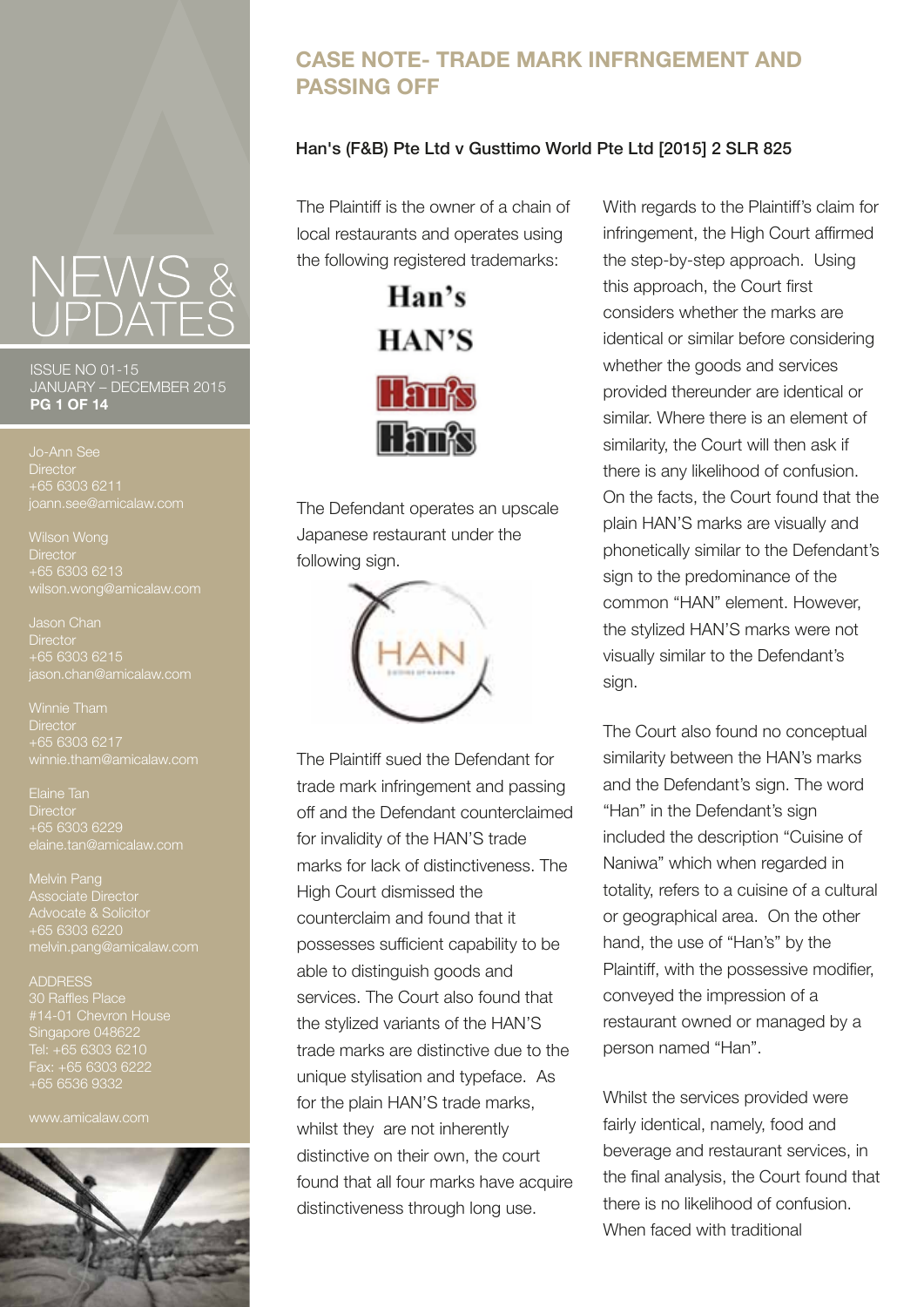ISSUE NO 01-15 JANUARY – DECEMBER 2015 **PG 2 OF 14**

brick-and-mortar establishments, the Court found that the visual and conceptual aspects of the marks in issue played a more significant impact than the phonetic impact. Owing to the conceptual dissimilarity, a consumer is unlikely to be confused. Furthermore, the Court took into account that the Plaintiff offered relatively inexpensive western-styled cuisine, whereas the Defendant's restaurant served high-end Japanese food. The significant differences in the style, price, range and type of food and services offered by parties had to be considered in the confusion-enquiry. Accordingly, the claims in trademark infringement and passing off were dismissed.

The court also commented on the use of expert evidence and opined that since the test for infringement of a trade mark has to be looked at globally taking into account all the circumstances through the eyes of the average consumer of the goods or services in question, it doubted the value of an expert witnesses in that

assessment, particularly in cases where the goods or services that are commonplace. The court was also mindful that in trade mark infringement actions, the absence of evidence of actual confusion in the marketplace is not fatal to the claim. Where there is no evidence that customers have been confused, the court will have to examine the marks and decide on the evidence as a whole whether confusion is likely. In particular, the Court relied on the following comments of Millett LJ in *The European Ltd v The Economist Newspaper Ltd [1998] FSR 283 at 291:* 

… It is legitimate to call evidence from persons skilled in a particular market to explain any special features of that market of which the judge may otherwise be ignorant and which may be relevant to the likelihood of confusion. It is not legitimate to call such witnesses merely in order to give their opinions whether the two signs are confusingly similar. They are experts in the market, not on confusing similarity.

# **CASE NOTE – TRADE MARK APPLICATION**

## Rovio Entertainment ltd v Kimanis Food Industries Sdn Bhd [2015] 5 SLR 618



Plaintiff's Mark **Defendant's Mark** 



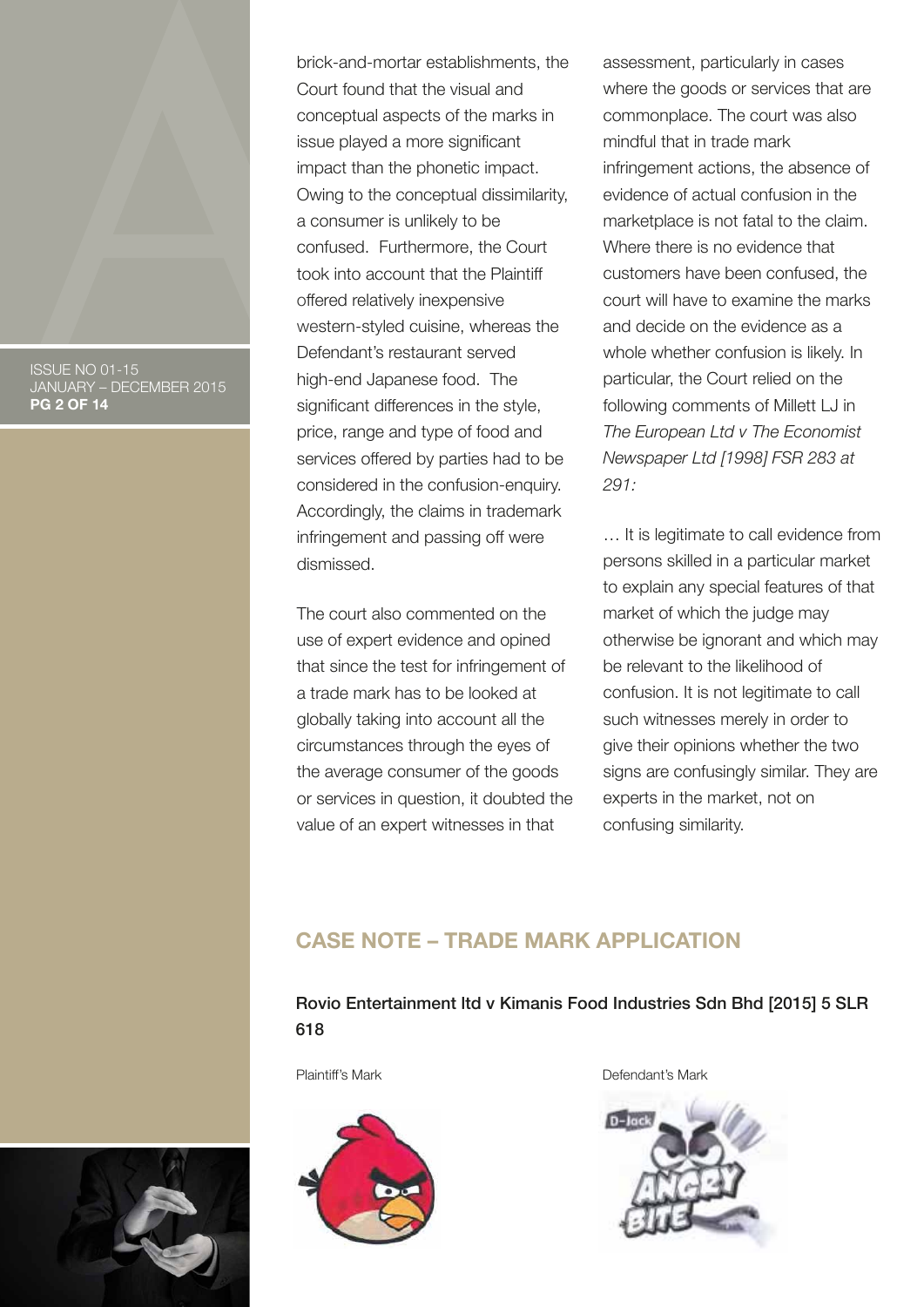ISSUE NO 01-15 JANUARY – DECEMBER 2015 **PG 3 OF 14**

The Applicant is a snack food manufacturer and applied to register the "ANGRY BITE" sign as seen

on the left in respect of Class 30 for snack products.

The Opponent is the company behind the popular Angry Birds game and is the registered proprietor of the "ANGRY BIRDS" word mark and "Red Bird Mark" in Singapore , covering a total of 21 classes each including Class 30. The Opponent objected to the registration of the "ANGRY BITE" sign on various grounds

In the Trade Mark Registry, the opposition was dismissed and an appeal was filed to the High Court.

#### **HELD**

The first ground of objection was based on Section 8(2)(b) Trade Marks Act. The Opponents sought to argue that the "ANGRY BIRDS" word mark should be viewed as a composite mark with the "Red BirdMark" and compared against the "ANGRY BITE" mark. The Court disagreed and held that the two earlier trade marks were registered separately and as such, cannot be combined to form a single composite mark in the analysis. He

also rejected the Opponent's claim that the "ANGRY BIRDS" word mark and "Red Bird Mark" were similar to the "ANGRY BITE" mark even when compared separately.

The second ground of opposition was that the Opponent's trade marks were well-known. Whilst the Court agreed, since the marks were found to be dissimilar, this ground of opposition was also dismissed.

The third argument was grounded on the tort of passing off, in particular, whether the use of the "ANGRY BITE" mark is liable to be prevented by the law of passing off. Although there was sufficient goodwill in Singapore since the Angry Birds game was available in Singapore, the Court nonetheless found that because the marks were dissimilar, the element of misrepresentation could not be established.

The last ground of objection was based on copyright. Whilst the Court was satisfied that the Opponent's marks were original artistic works, there was no substantial reproduction as the distinctive features had not been copied and overall, the marks had different visual qualities.

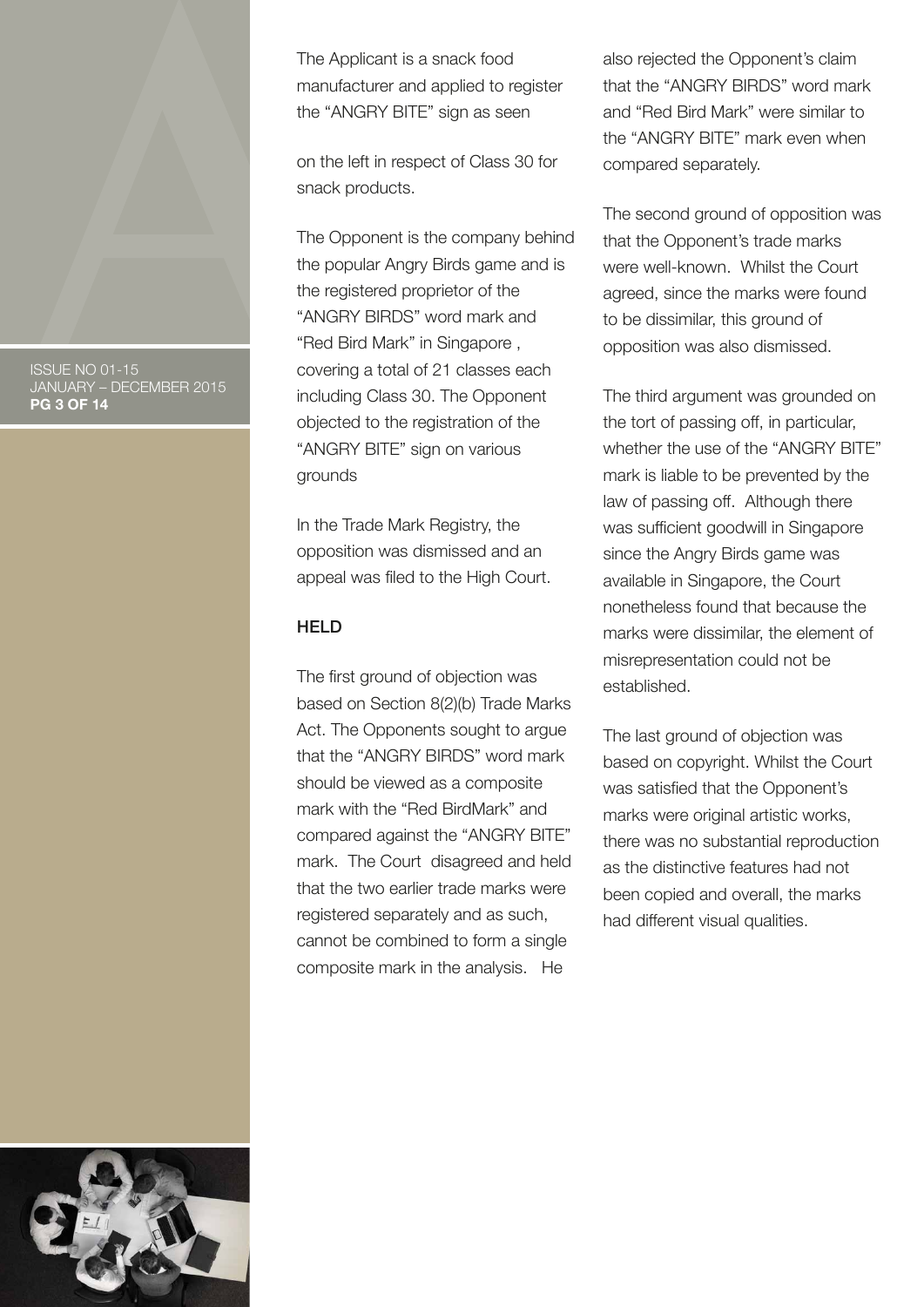# **CASE NOTE – TRADE MARK INVALIDATION**

# Global Tobacco Manufacturers (International) Sdn Bhd v Jamal Abdulnaser Mahmoud Al Mahamid [2015] SGCA 51

The case was an appeal from the High Court's decision in *Jamal Abdulnaser Mahmoud Al Mahamid v Global Tobacco Manufacturers (International) Sdn Bhd* [2015] SGHC 42 (**"Jamal"**).

The Appellant was the registered proprietor of the following mark (the **"Appellant's Mark"**):



The Respondent is the registered proprietor of the follow mark (the "Respondent's Mark"):



Both marks had been registered in Class 34 which comprises cigarettes and related products. The Respondent's Mark was registered on 7 June 2005, and was applied to cigarettes sold in Singapore through duty-free channels to specialist retail dealers who sold supplies to ships. The Appellant's Mark was registered on 29 November 2012, and was held to be in breach of Section 8(2)(b) of the Trade Marks Act (the **"TMA"**) and

invalidated under Section 23(3)(a)(i) of the TMA in *Jamal*. The subject of the present case was the Appellant's appeal against the decision in *Jamal*.

### *Mark similarity*

The Court of Appeal held that there was a high degree of similarity between the Appellant's Mark and the Respondent's Mark, in light of the following findings:

- the dominant element of both marks was their textual component, "Manchester";
- the non-textual components had limited impact in differentiating the marks;
- the textual component was inherently distinctive in relation to cigarettes;
- the textual component of both marks were identical; and
- the marks were aurally identically and shared substantial visual and conceptual similarity.

### *Likelihood of confusion*

The Appellant argued that the Respondent had the burden of showing, to a convincing degree, the likelihood of confusion, because the Appellant's Mark had been duly registered without any opposition. Accordingly, the Appellant claimed

ISSUE NO 01-15 JANUARY – DECEMBER 2015 **PG 4 OF 14**

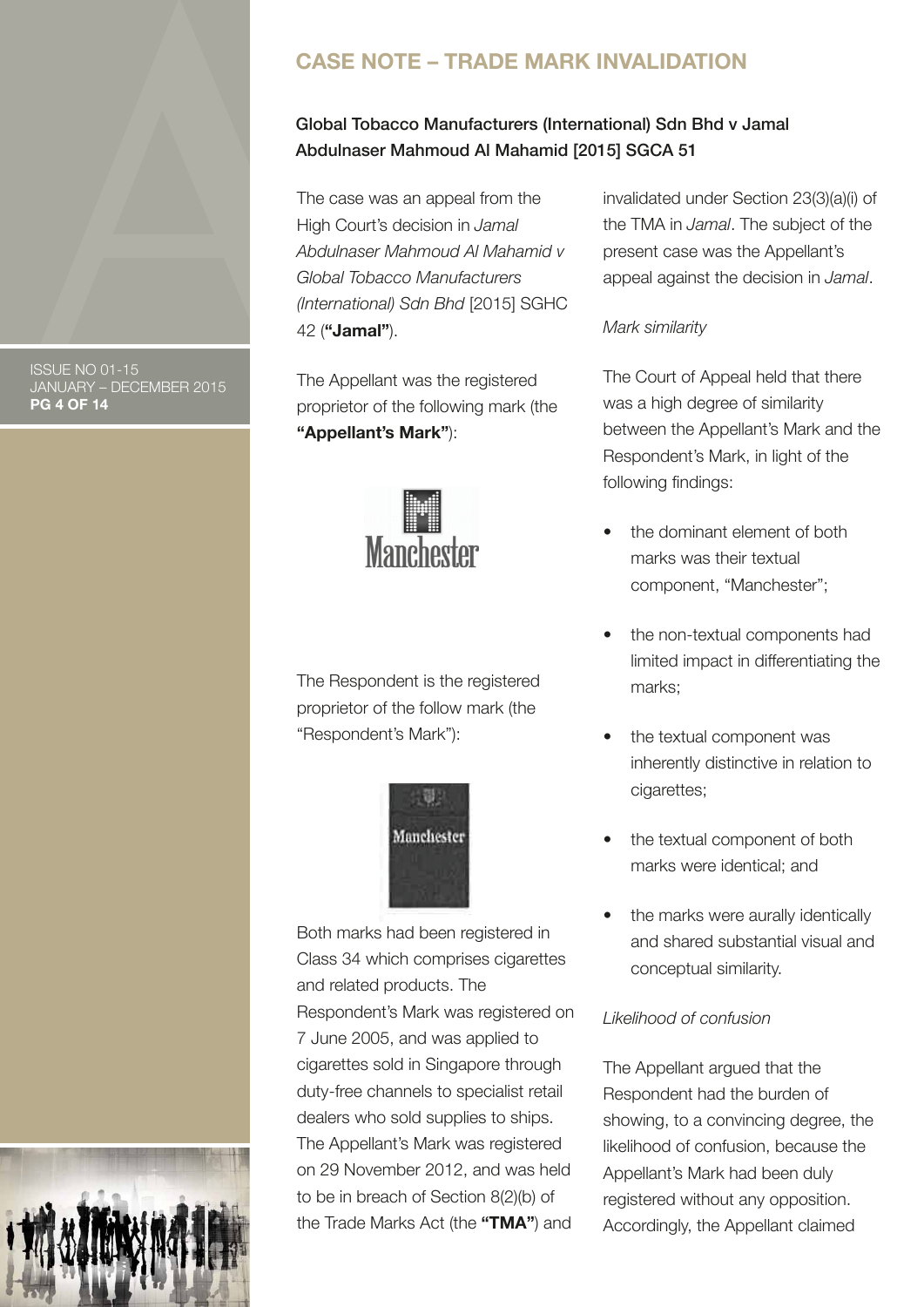ISSUE NO 01-15 JANUARY – DECEMBER 2015 **PG 5 OF 14**

that the Respondent had failed to discharge this burden because it did not adduce any evidence of actual confusion or the perceptions of the likely consumer base.

While the Court of Appeal did not rule out the possibility of there being a higher burden of proof in an application to invalidate a duly registered trade mark, it reiterated that evidence of actual confusion, though helpful, was not a necessary element.

In any event, the Court of Appeal was of the view that given the high degree of marks similarity and goods identity, there was a sufficient basis from which a likelihood of confusion could be inferred. Hence, the Court of Appeal upheld the invalidation of the

Appellant's Mark under Section 23(3)(a)(i) for breach of Section 8(2)(b) of the TMA.

#### *Comments*

The Court of Appeal's reminder that the likelihood of confusion may be inferred demonstrates that the judiciary is attuned to the reality that evidence of actual confusion is often hard to come by. Nonetheless, the Court of Appeal has indirectly suggested (in obiter) that applicants seeking to invalidate a duly registered trade mark may have to discharge a higher burden of proof. Although it is doubtful that evidence of actual confusion will be needed, the specific parameters of this higher burden of proof require judicial elucidation.

# **CASE NOTE – WELL KNOWN MARKS & OPPOSITION PROCEEDINGS**

### Formula One Licensing BV v Idea Marketing SA [2015] 5 SLR 1349

Idea Marketing SA applied to register the **"F1H20"** trade mark in 2007, in relation to the F1 Powerboat World Championship, but was opposed by

Formula One, which manages the following trade marks for the well-known Formula One racing events held around the world.



FORMULA 1



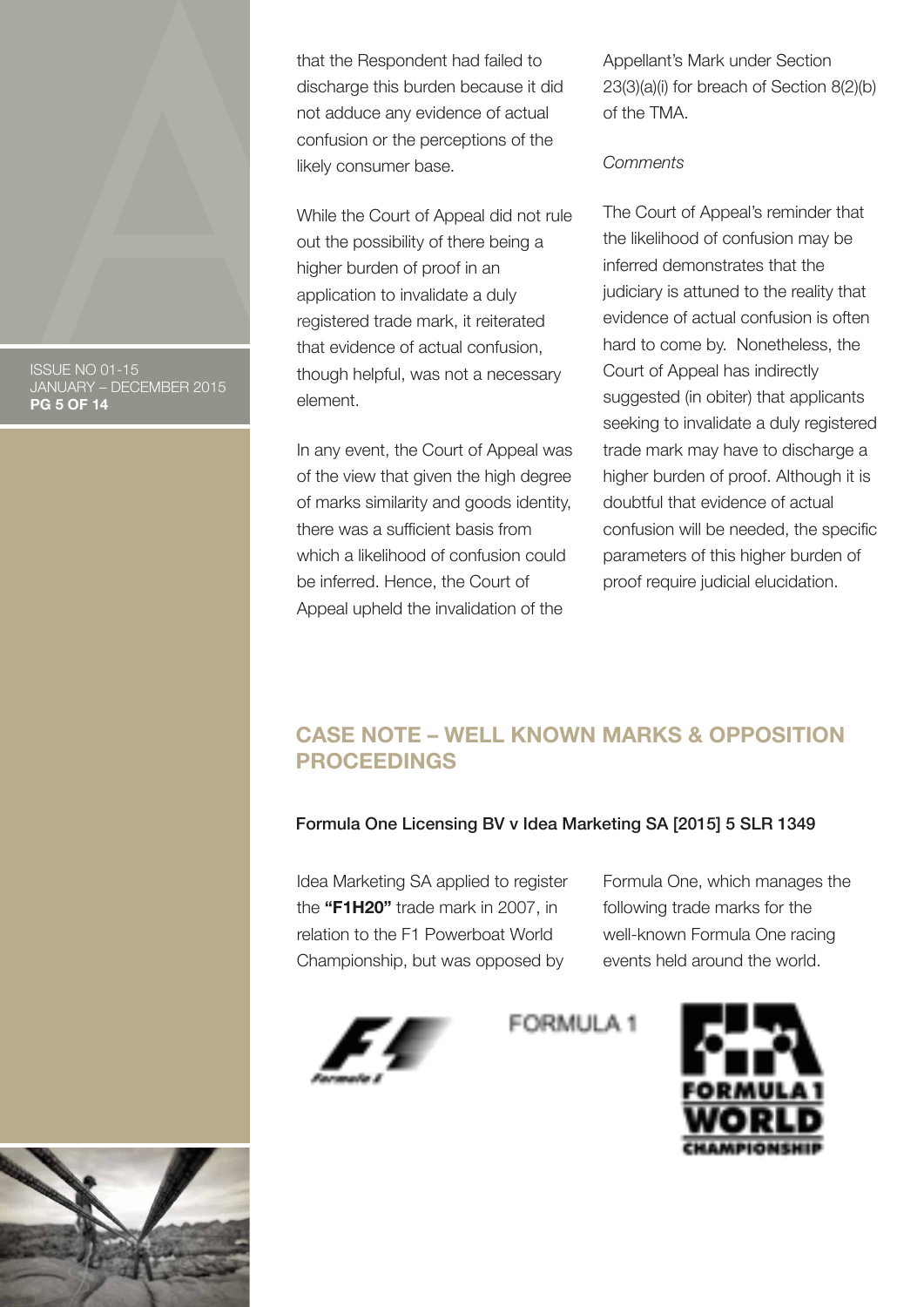ISSUE NO 01-15 JANUARY – DECEMBER 2015 **PG 6 OF 14**

Formula One failed in its opposition at first instance, and filed an appeal to the High Court. The appeal was dismissed.

#### *Section 8(2)(b)*

First, Formula One failed in its ground of opposition under section 8(2)(b) Trade Marks Act (Cap. 332) (**"TMA"**). To succeed under this section, Formula One had to show that Idea Marketing's **F1H20** trade mark was similar to any of its Formula One marks, registered for identical or similar goods or services and as a result, a likelihood of confusion existed.

The Court found that **F1H20** was visually, aurally, and conceptually dissimilar from each of the three Formula One marks. Further, consumers were unlikely to be confused, due primarily to the conceptual disparity between the contesting marks – F1H20 connoted a water-sports event held, whilst Formula 1 centered around the concept of top-class automobile racing.

#### *Section 8(4)*

Second, Formula One failed in its opposition under section 8(4) TMA, which required it to prove that its trade marks were well known in Singapore, as it did not have sufficient evidence to show that its Formula One Marks were well-known in Singapore at the time when Idea

Marketing applied for its **F1H20's**  trade mark, which was in 2007. For example, Formula One cited just one reference in the local Today newspaper as to the number of fans from Singapore that visited the Sepang circuit in Malaysia for the Formula 1 automobile race, without any other independent or corroborative evidence. The Court also noted the absence of any details or particulars of the circulation of Formula One's F1 Racing magazine in Singapore, or any evidence proving Formula One's local licencing projects.

### *Section 8(7)(a)*

Thirdly, Formula One also failed in its opposition under section 8(7)(a) TMA, which was premised on the tort of passing off, because Formula One had failed to prove that it had goodwill in its business, a threshold element required to establish passing off, at the relevant date in 2007 when Idea Marketing applied for its **F1H20**  trade mark. In particular, at that time, Formula One had yet to start its Singapore races. Further, while the law in Singapore is that pre-trading activities may lead to a finding of goodwill, those pre-trading activities must demonstrate an "unequivocal intention to enter the Singapore market." However, in this case, the newspaper articles that Formula One relied on only showed a possibility of Singapore hosting a race, which did not amount to unequivocal intention.

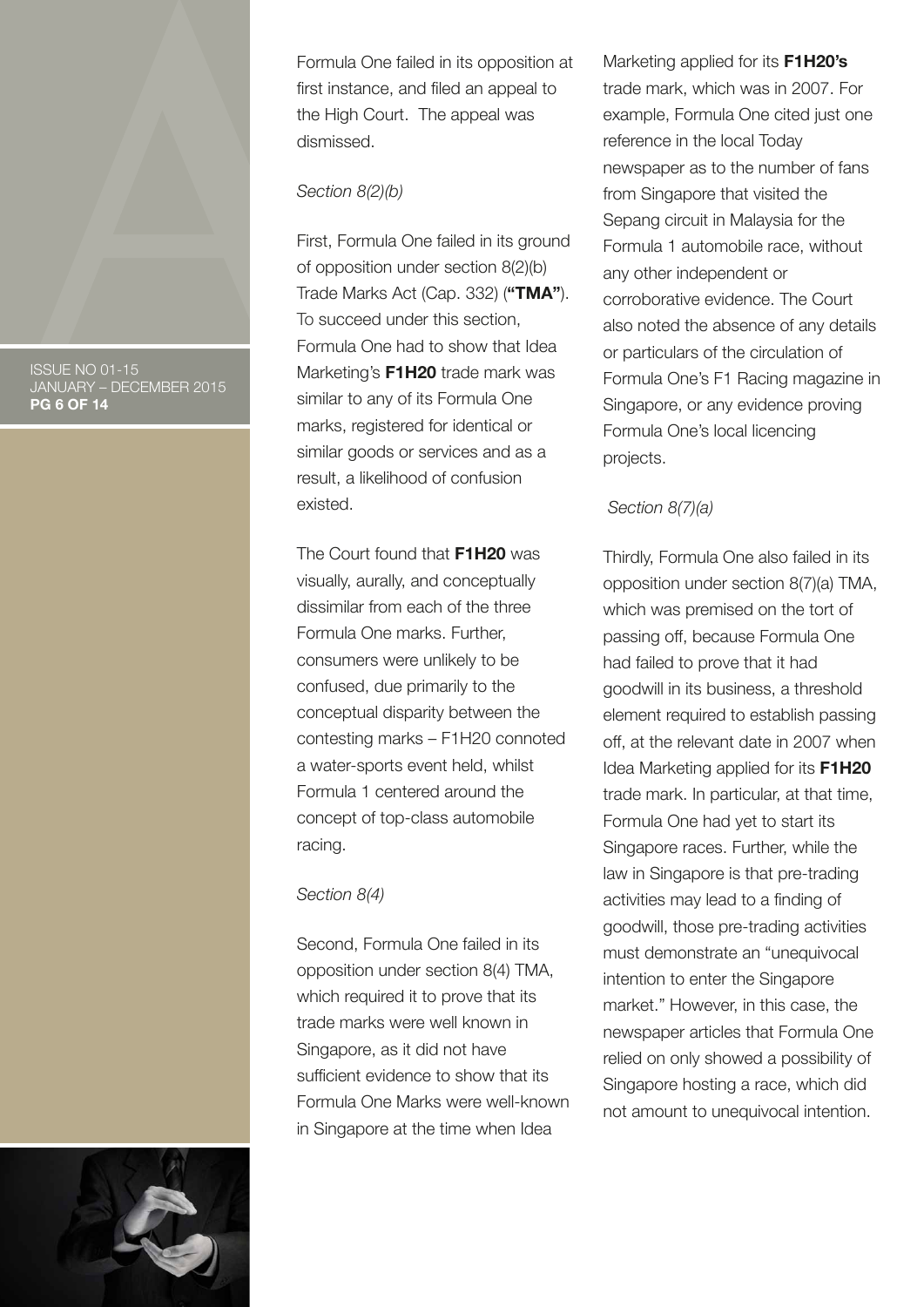#### ISSUE NO 01-15 JANUARY – DECEMBER 2015 **PG 7 OF 14**

# **CASE NOTE – PATENT AMENDMENT**

# Ship's Equipment Centre Bremen GmbH v Fuji Trading (Singapore) Pte Ltd and Ors [2015] 4 SLR 781

The Plaintiff was the proprietor of a patent for device used to secure shipping containers and sued the Defendants for patent infringement. The Defendants denied infringement and counterclaimed that the patents lacked novelty. The Plaintiff then filed an application to amend the claims in the course of pending proceedings.

Under established law, any application to amend patent specifications will not be allowed if the amendments resulted in additional matter, extended the protection or failed to meet the criteria that the claim had to be clear and concise and supported by the description. Of the nine proposed amendments, only three proposed amendment met the requirements.

The Court nonetheless exercised its discretion under s 83(1) Patents Act and dismissed the application to amend, finding that (i) there was no reasonable explanation for the 2 year delay in seeking to amend the patent despite there being reasons to believe that the patent might be anticipated by prior art and (ii) the Plaintiff sought to obtain an unfair advantage as it commenced infringement proceedings even though it was well aware that its patent may eventually be found to be invalid.

Whilst applications for amendment of patent specifications in the midst of pending patent infringement proceedings are not uncommon, this case illustrates the possible pitfall in failing to seek amendments promptly.

# **CASENOTE – TRADE MARK LICENCE RIGHTS**

#### Guy Neale v Ku De Ta SG Pte Ltd [2015] 4 SLR 283

This case was an appeal from the Singapore High Court's decision in *Guy Neale and others v Ku De Ta SG Pte Ltd* [2013] SGHC 250.

The Appellants are members of a partnership that operates the popular "Ku De Ta" restaurant, bar and club in Bali. The Respondent is a company that operates a restaurant, bar, lounge and club at the Marina Bay Sands development in Singapore, which used to bear the name "Ku De

Ta" (now known as "CÉ LA VI Singapore").

The "Ku De Ta" mark was registered in Singapore on 16 February 2004 by Nine Squares Pty Ltd (**"Nine Squares"**), which held it on trust for the Partnership. Nine Squares was owned and directed by an Arthur Chondros (**"Chondros"**), a member of the partnership, and a Daniel Ellaway (**"Ellaway"**).

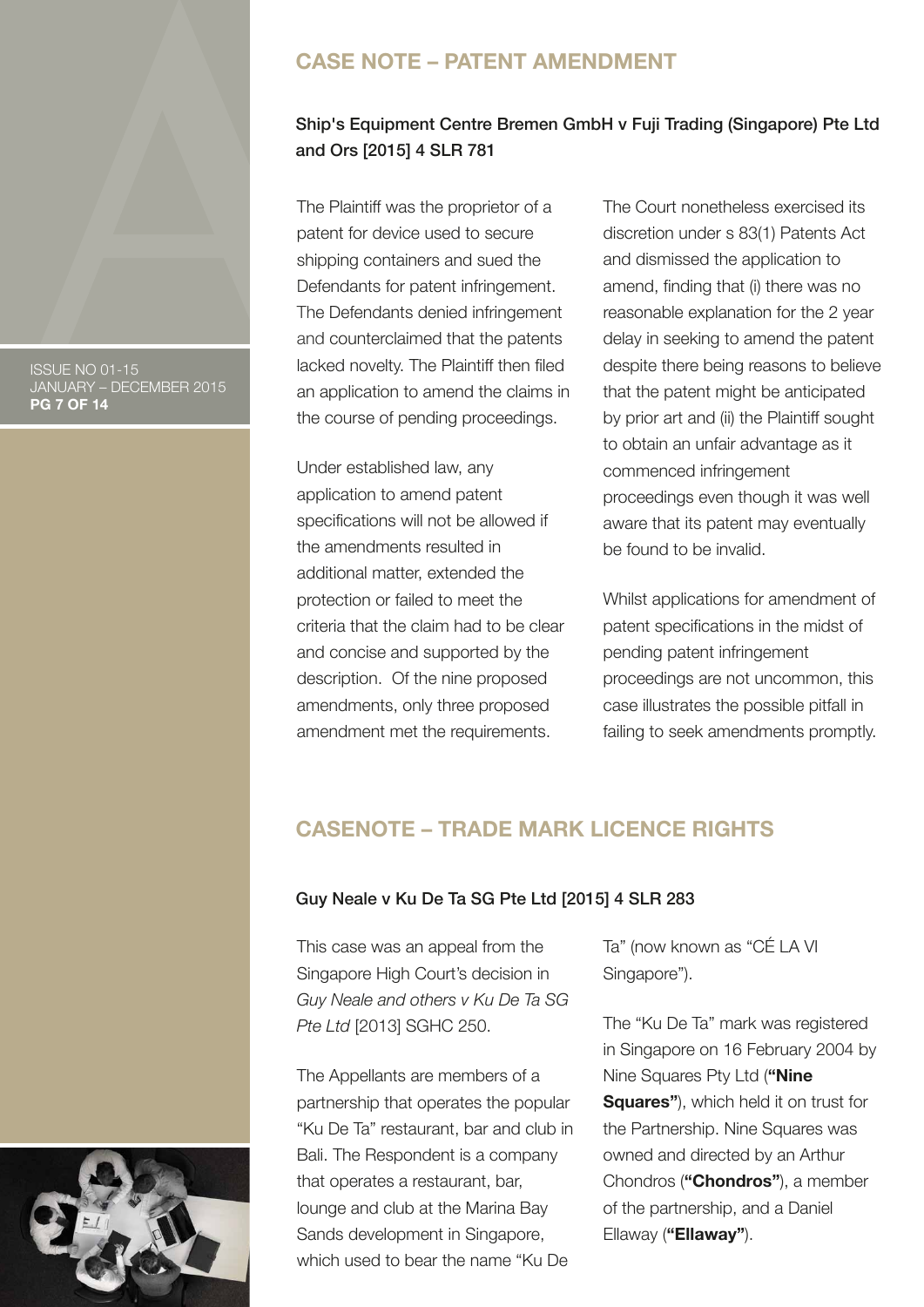#### ISSUE NO 01-15 JANUARY – DECEMBER 2015 **PG 8 OF 14**



In the present case, the Appellants sought to restrain the Respondent from further use of the "Ku De Ta" name in Singapore under Section 55 of the Trade Marks Act (the **"TMA"**) and passing off. The Respondent argued that its right to use the "Ku De Ta" mark under the Licence Agreement was effective against the Appellants.

The issues on appeal were as follows:

- whether the licence granted under the Licence Agreement conferred on the licensee (the Respondent) a proprietary interest in the mark or a mere contractual right;
- whether the Respondent's interest (whatever its nature) as a licensee bound the Appellants, as the

licensor's (Nine Square's) successor-in-title; and

whether the Appellants were entitled to a remedy under Section 55 TMA (which protects unregistered trade marks), passing off, or Sections 27 and 31 TMA (which protect registered trade marks).

### *Nature of a trade mark licence*

The CA considered several English authorities and decided to adopt the settled position in England that a licence to use a trade mark confers a mere contractual right rather than a proprietary interest on the licensee. This was true even of an exclusive licence. Although Section 45(1) of the TMA provides that an exclusive licence may confer on an exclusive licensee the same rights and remedies as if the licence had been an assignment, the CA was of the view that this was purely procedural, allowing the exclusive licensee to enforce the proprietary rights of the proprietor.

The CA referred to *Leogelis SA v Lonsdale Sports Ltd* [2008] ETMR 63, where Lloyd LJ observed that although a sub-tenancy creates a property right out of a tenancy of land, the same was not true of a trade mark licence in respect of a registered trade mark. The CA also referred to *Ultraframe (UK) Ltd v Fielding (No 2)* [2006] FSR 17, where Lewison J noted that the world of intellectual property ("IP") operates commercially on the basis that there is a clear distinction between an assignment (which is proprietary) and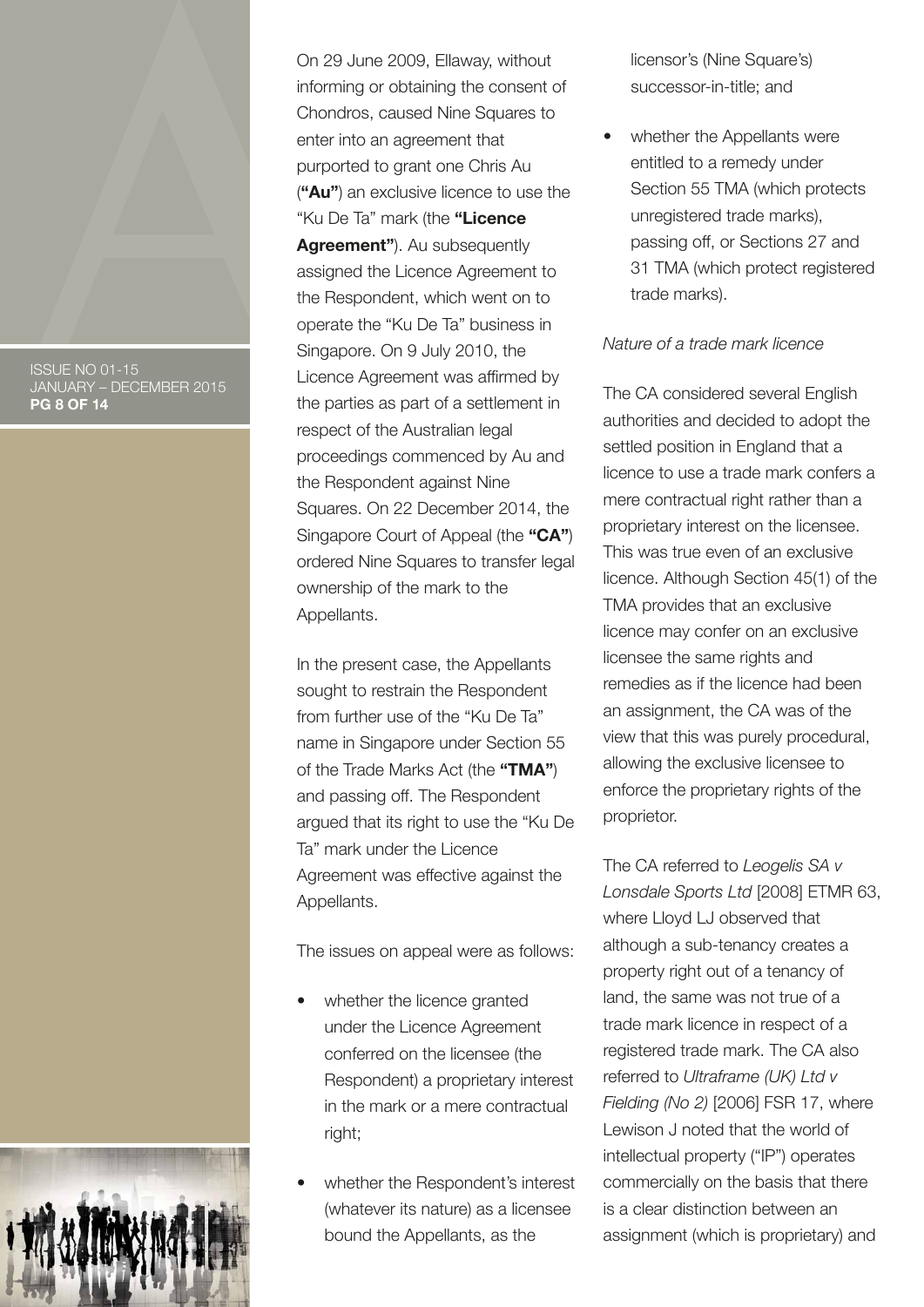ISSUE NO 01-15 JANUARY – DECEMBER 2015 **PG 9 OF 14**



*Respondent's contractual interest (as licensee) against the Appellants (as successors-in-title)*

The CA held that, at law, the Respondent could not enforce its contractual rights against the Appellants, since the Appellants were not a party to the Licence Agreement between the Respondent and Nine Squares.

The Respondent then attempted to rely on Section 42(5) of the TMA, which provides that a licence to use a trade mark is binding on every successor-in-title to the licensor's interest, subject to certain exceptions. However, the CA disagreed; the Respondents could not rely on Section 42(5) of the TMA, as that provision only applies to successors-in-title who do not already have a prior interest, unlike the Appellants (who had been the beneficial owners of the trade mark).

Nonetheless, the CA was of the opinion that the Respondent's contractual rights under the Licence Agreement might trump the Appellant's prior equitable interest if the Respondents could show that the equities weighed in its favour, pursuant to Section 40(2) of the TMA. Section 40(2) of the TMA provides that the equities in respect of a

registered trade mark may be enforced in like manner as in respect of other personal or movable property.

In weighing the equities, the CA stated that a critical factor was whether the Respondent had notice of the Appellants' equitable interest by the time it acquired its rights under the Licence Agreement (the **"Relevant Date"**). The CA found that the Relevant Date was 9 July 2010, when the Licence Agreement was affirmed pursuant to the settlement in respect of the Australian legal proceedings. By the Relevant Date, Au (who later assigned the Licence Agreement to the Respondent) had at least constructive notice that the Appellants were the beneficial owner of the "Ku De Ta" trade mark. On this basis, the equities weighed in favour of the Appellants, such that they were not bound by the Respondent's contractual rights under the Licence Agreement.

### *Remedies*

The Appellants had not pleaded registered trade mark infringement under Sections 27 and 31 of the TMA, because they had yet to become the registered proprietors of the mark at the time the suit was filed. Nonetheless, the CA held that this technicality was no bar to injunctive relief on those grounds; to deny the Appellants an injunction in the present case would only give rise to fresh litigation (and thereby pointless expense) in which they were bound to succeed.

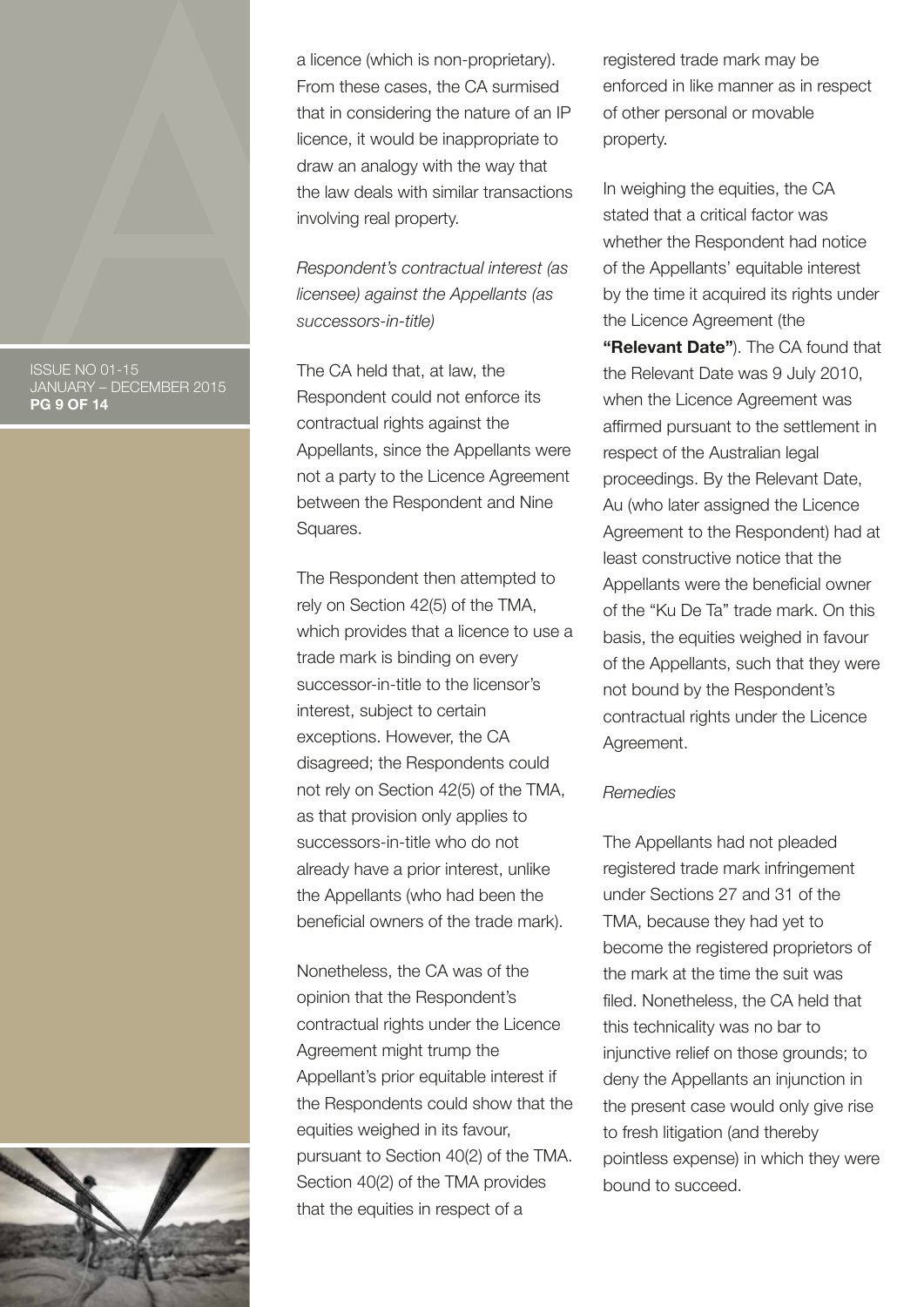ISSUE NO 01-15 JANUARY – DECEMBER 2015 **PG 10 OF 14**

#### *Comments*

The CA's decision is a landmark in terms of its authoritative pronouncement that a licensee's interest under a trade mark licence is contractual rather than proprietary in nature. Nonetheless, prospective licensees are advised to register their licence to protect their interest. Until an application for registration is made, a licence will be ineffective against persons acquiring conflicting interests in respect of the mark in ignorance of the licence (Section 39(3) of the TMA). Moreover, registration ensures that a licence will be binding on all of the licensor's successors-in-title, as it prevent them from claiming that they had no notice of the licence (Section 42(6) of the TMA).

However, it remains to be seen whether and when the Court of Appeal will finally reconsider Singapore's "hard-line" approach to

goodwill under the law of passing off, as they were of the view that this was an inappropriate case to do so. The "hard-line" approach requires a claimant to demonstrate actual business within Singapore, or at the very least, certain "pre-business activities" that signal its unequivocal intention to enter the Singapore market and that raise the relevant public's awareness of their business (*Staywell Hospitality Group Pty Ltd v Starwood Hotels & Resorts Worldwide, Inc* [2014] 1 SLR 911 (CA) at [136], [142]; *CDL Hotels International Ltd v Pontiac Marina Pte Ltd* [1998] 1 SLR(R) 975 (CA) at [58]). Such an approach stands in contrast to Australia's "soft-line" approach, where a claimant's reputation within the jurisdiction is sufficient to found an action in passing off *(Scandinavian Tobacco Group Eersel Bv v Trojan Trading Company Pty Ltd* [2015] FCA 1086 at [91]; *ConAgra Inc v McCain Foods (Aust) Pty Ltd* (106) ALR 465 (FCA) at 473).

# **CASE NOTE - COPYRIGHT**

#### Wang Choong Li v Wong Wan Chin [2015] SGHC 128

This case is instructive on the factors that determine proper ownership of the copyright in wedding photographs and whether a celebrity's wedding photographs could receive special copyright protection.

The Plaintiff was one half of a famous Hong Kong singing group called 2R and she engaged a wedding studio The Feline Bridal to provide wedding

and photography services for her wedding in 2009. The Plaintiff later discovered that her wedding photos had been used without her consent by The Feline Bridal in a coffee table book displayed at their premises and at wedding exhibitions. Ms Wong sued The Feline Bridal for copyright infringement and sought an injunction.

The ownership of 2 sets of

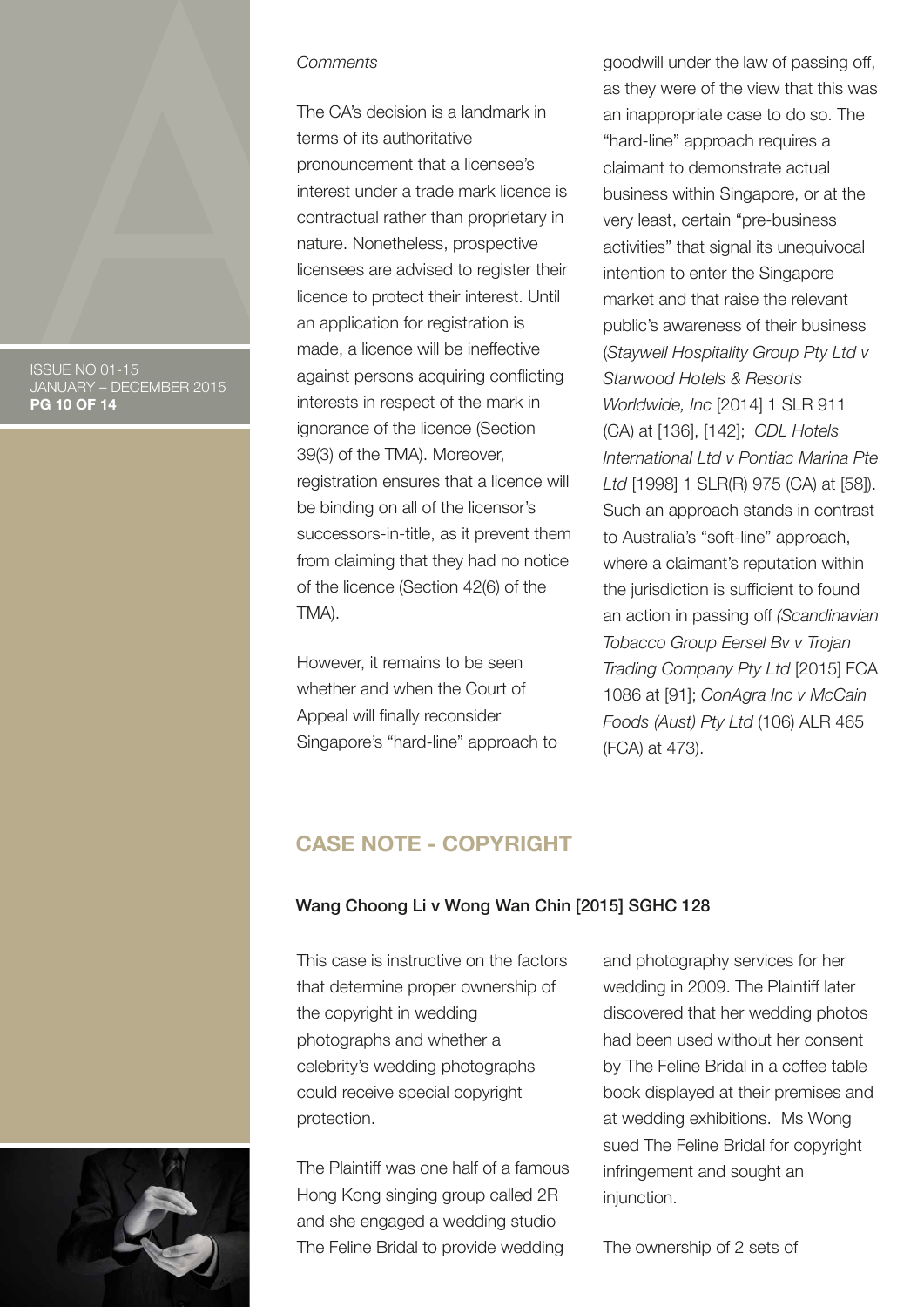ISSUE NO 01-15 JANUARY – DECEMBER 2015 **PG 11 OF 14**



photographs was in dispute between the parties. The first was a set of pre-wedding shots taken in London by a friend of the Plaintiff (**"Pre-Wedding Photos"**) and the second was a set of photos taken on the actual day of the wedding itself, by a freelance photographer appointed by The Feline Bridal (the **"Actual Day Photos"**).

The Court found that since Ms Wong and her then-fiancé had corresponded with, appointed and paid their photographer friend for the Pre-Wedding Photos, she was found to have commissioned the photographs, which conferred ownership of the copyright in those photos under section 30(5) of the Copyright Act. Otherwise, ownership of the copyright in a photograph normally vests in the photographer.

The Feline Bridal sought to argue that it had sponsored Ms Wong's wedding gown in exchange for a licence to use the Pre-Wedding Photos in its promotional material. It relied on a handwritten note found on a form for the collection of gowns that stated: "Sponsor for Photoshoot Rental FOC Dry cleaning charge in return for CD photos as sample book." However, the Court found that the note did not constitute a valid sponsorship or licensing agreement, as it was bereft of sufficient details, such as stipulations as to limits to the use of the photographs. Further, the relatively low price of a gown rental militated against a finding of a sponsorship or licensing agreement.

For infringing the copyright in the Pre-Wedding Photos, The Feline Bridal was ordered to pay statutory damages of S\$1,500 per item infringed and since a total of 29 infringements of the Pre-Wedding Photos had occurred, it had to pay statutory damages of S\$43,500.

While the Court at first instance had found that the Actual Day Photos were commissioned by the Plaintiff through The Feline Bridal, this finding was overturned on appeal. The High Court found that there was no evidence of any direct contractual relationship between the Plaintiff and the freelance photographer, and that The Feline Bridal had not acted as the Plaintiff's agent in appointing and paying for the freelance photographer. Since the Plaintiff had specifically engaged The Feline Bridal to provide photography services as part of the overall wedding package, which must have meant that she had no intention to enter into a contract with the freelance photographer herself. What this meant was that she was not the person who had commissioned the Actual Day Photos, and so could not be the owner of its copyright. The ownership of the Actual Day Photos therefore resided either with the freelance photographer or with The Feline Bridal.

The Plaintiff sought to argue that celebrities had a greater need for protection of the use of their images and to privacy. The High Court rejected this argument and found that as a matter of principle, a person claiming to be a celebrity should not be entitled to any special protection under copyright law, and neither should there be any special privacy protection for celebrities in Singapore.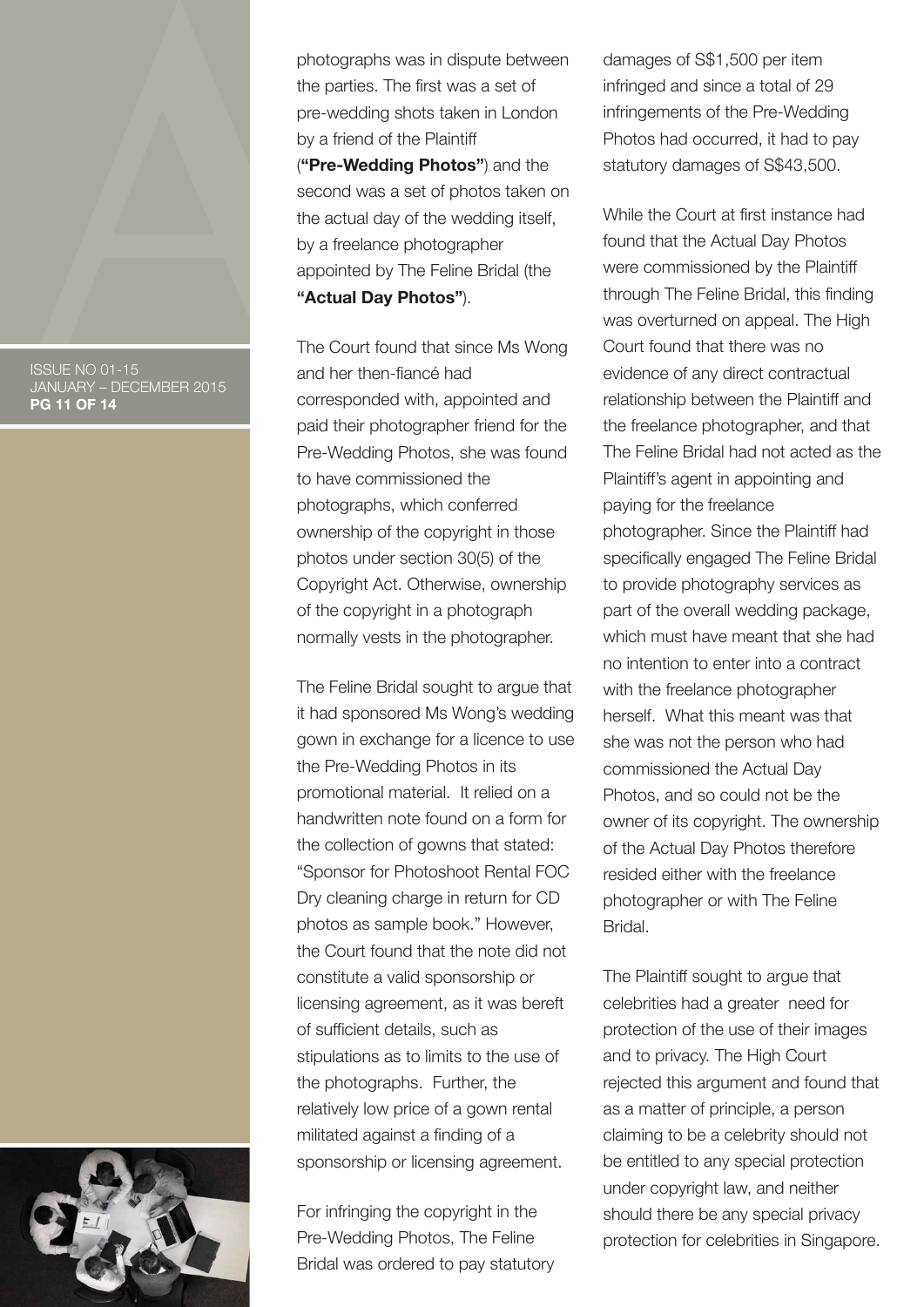#### ISSUE NO 01-15 JANUARY – DECEMBER 2015 **PG 12 OF 14**

# **CASE NOTE – INJUNCTIVE RELIEF**

### Challenger Technologies Ltd v Courts (Singapore) Pte Ltd [2015] 5 SLR 679; [2015] SGHC 218

Challenger and Courts are both established information technology retailers in Singapore. Challenger owned trade marks for "CHALLENGER". This dispute arose because a Courts marketing campaign featured the phrase "Guaranteed At Least 10% Cheaper Than Any Challenger". Challenger sought an interim injunction to stop Courts from using its "CHALLENGER" trade mark in its marketing campaign. An interim injunction is a court order to prevent a party from performing certain acts pending the final determination of the case.

The High Court dismissed Challenger's application for an interim injunction because, among other things, it would have effectively disposed of the case as Courts' marketing campaign was slated to end before there could be time for any trial.

Challenger needed to show two things to obtain an interim injunction. First, that there was a serious question to be tried. In other words, Challenger needed to show that there was a real prospect of it succeeding in its claim for a permanent injunction at the trial. Here, the Court found that

Challenger's case indeed crossed the low threshold of a serious issue to be tried, as it had made out a serious issue of trade mark infringement. This was even though its claim faced several defences.

Secondly, Challenger needed to show that that the balance of convenience lay in favour of granting an injunction. In this assessment, a court will weigh the hardship to a defendant of granting the interim injunction against the hardship to the plaintiff if it was not granted. In this case, the Court found that the balance of convenience favoured Courts, for three reasons. First, Challenger's case was not disproportionately stronger than Court's such than the merits of the case tipped the balance in Challenger's favour. Secondly, if the Court had granted an interim injunction, Challenger would effectively have obtained a permanent injunction without the merits of its claim being tried, due to the limited duration of Courts' marketing campaign. Thirdly, the Court concluded that prudence recommended maintaining the status quo, which was the state of affairs existing immediately before the issue of the writ, i.e. when Courts' marketing campaign was still running.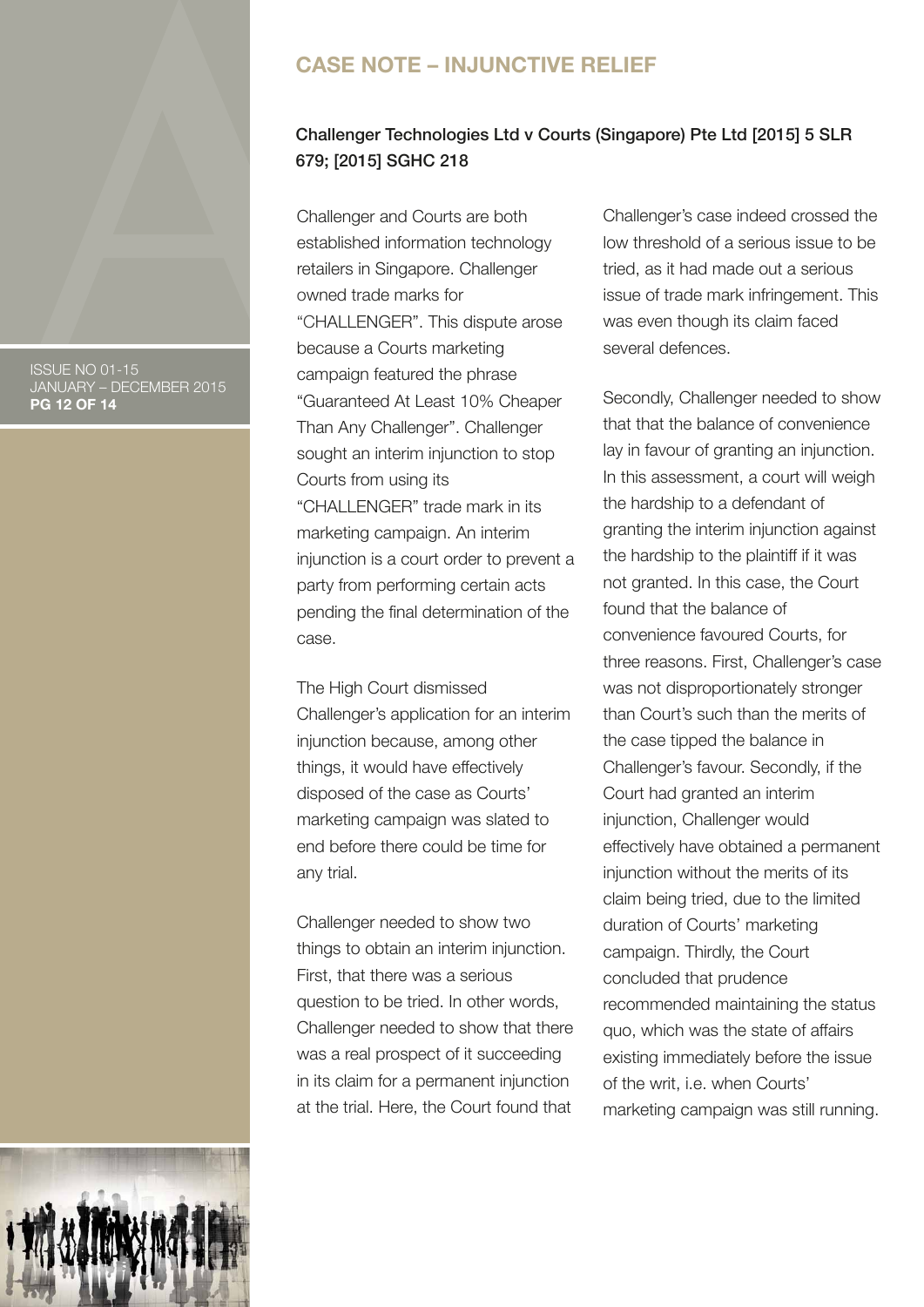# **CASE NOTE - COPYRIGHT**

#### Lee Kien Meng v Cintamani Frank [2015] 3 SLR 1072; [2015] SGHC 109

This case was an appeal against the District Court's decision in *Lee Kien Meng v Cintamani Frank* [2014] SGDC 311.

The Appellant was the sole shareholder and director of Senatus Pte Ltd (**"Senatus"**), a company specialising in digital social media. The Respondent was the chairman and founder of the Men's Fashion Week (**"MFW"**) and Women's Fashion Week (**"WFW"**) fashion events in Singapore, which were owned and organised by Fide Multimedia Pte Ltd ("Fide"), one of the Respondent's companies.

In 2010, Fide engaged Senatus to promote MFW and WFW through online social media. The Appellant set up Facebook pages, Twitter accounts and acquired the domain names for MFW 2011 and WFW 2011. The Appellant, the Respondent, and several Fide staff members were appointed as administrators of the Facebook pages.

On 28 March 2012, after a falling out, the Respondent removed the Appellant and Fide staff members from their roles administrators of the Facebook pages. After a series of email exchanges during April 2012, the Appellant commenced legal proceedings against the Respondent, seeking a declaration that the Appellant was the owner and sole administrator of the Facebook pages, a declaration that the Respondent was

to reinstate the Facebook pages and relinquish all rights and control to the Appellant, as well as damages of \$250,000.

The District Court dismissed the Appellant's claim entirely. The issues on appeal were as follows:

- (a) whether the Appellant had a proprietary right in the Facebook pages;
- (b) whether there was an enforceable agreement between the parties to transfer control of the Facebook pages from the Respondent to the Appellant; and
- (c) Whether there was a ground for recovery for the loss from the effort and work done in relation to the Facebook pages.

### *Proprietary right in the Facebook pages*

The High Court held that the Appellant had no proprietary claim to the Facebook pages.

The Court first drew a clear distinction between ownership of the copyright in the content posted on the Facebook pages, and ownership of the Facebook page itself, which was the medium in which the content was expressed. In the present case, the Appellant was claiming a proprietary interest in the Facebook pages, apart from any content.

ISSUE NO 01-15 JANUARY – DECEMBER 2015 **PG 13 OF 14**